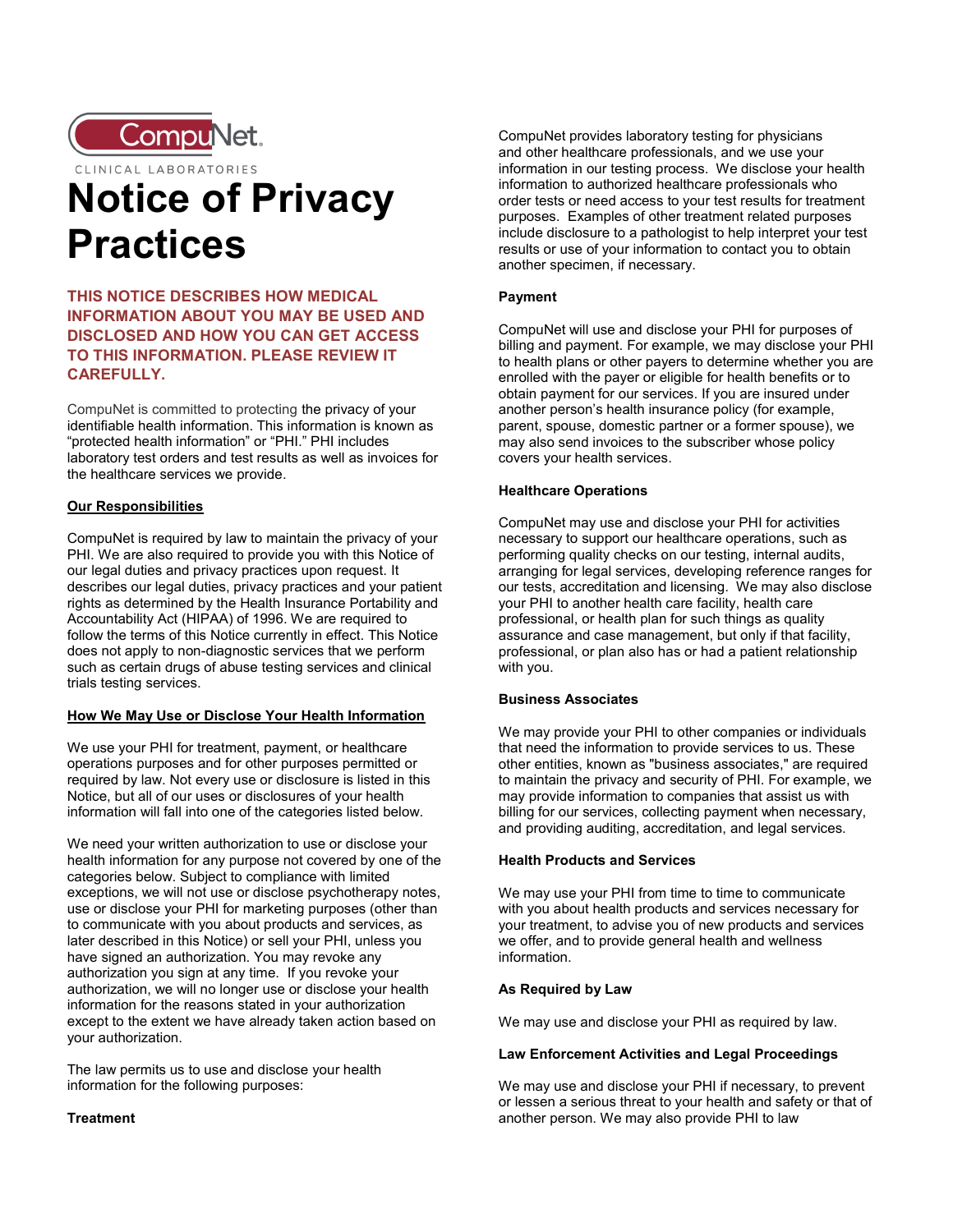enforcement officials, for example, in response to a warrant, investigative demand or similar legal process, or for officials to identify or locate a suspect, fugitive, material witness, or missing person. We may also disclose PHI to appropriate agencies if we reasonably believe an individual to be a victim of abuse, neglect or domestic violence.

We may disclose your PHI as required to comply with a court or administrative order. We may disclose your PHI in response to a subpoena, discovery request or other legal process in the course of a judicial or administrative proceeding, but only if efforts have been made to tell you about the request or to obtain an order of protection for the requested information.

#### Research

We may disclose PHI for research purposes when an Institutional Review Board or privacy board has reviewed the research proposal and established protocols to ensure the privacy of your PHI and determined that the researcher does not need to obtain your authorization prior to using your PHI for research purposes. We may also disclose information about decedents to researchers under certain circumstances.

#### Other Uses and Disclosures

As permitted by HIPAA, we may disclose your PHI to:

- Public health authorities for required reporting of disease and for required public health investigations
- The Food and Drug Administration if necessary to report adverse events, product defects, or to participate in produce recalls
- Health oversight agencies conducting audits, investigations, or civil or criminal proceedings
- Military authorities if you are a member of the military
- National Security and Intelligence Organizations
- Correctional Institutions
- Organ and Tissue Donation Organizations
- Coroners, Medical Examiners and Funeral Directors consistent with law
- Workers' compensation agencies if necessary for your workers' compensation benefit determination

We may also disclose relevant PHI to a family member, friend, or anyone else you designate in order for that person to be involved in your care or payment related to your care. We may also disclose PHI to those assisting in disaster relief efforts so that others can be notified about your condition, status and location.

## Health Information Exchanges

We may participate in health information exchanges (HIEs) to facilitate the secure exchange of your electronic health information between and among other health care providers, health plans, and health care clearinghouses that participate in the HIE. In order to provide better treatment and coordination of your health care, we may share and receive your health information for treatment, payment, or other health care operations. Your participation in the HIE is voluntary, and your ability to obtain treatment will not be affected if you choose not to participate. You may opt-out at any time by notifying the CompuNet Privacy Officer. However, your choice to opt-out does not affect health information that was disclosed through an HIE prior to the time that you opted out.

#### Note Regarding State Law

For all of the above purposes, when state law is more restrictive than federal law, we are required to follow the more restrictive state law. For example, Ohio law requires that we obtain a consent from you in many instances before disclosing the performance or results of an HIV test or diagnoses of AIDS or an AIDS-related condition, before disclosing information about drug or alcohol treatment you have received in a drug or alcohol treatment program, and before disclosing information about mental health services you may have received. For full information on when such consent may be necessary, you can contact our Privacy Officer.

## Your Patient Rights

#### Receive Test Information

You have the right to inspect and access your PHI that we have created. You may obtain a form to request a copy of your results, by visiting our website at www.compunetlab.com. You may also call us at 1-937-297- 8260 or 1-800-686-2252 to obtain the request form. If your request for test information is denied, you may request that the denial be reviewed. If you have your blood collected at one of our Patient Service Centers you may request a copy of your test results at the time of collection. You have the right to obtain an electronic copy of your health information that exists in an electronic format, and you may direct that the copy be transmitted directly to an entity or person designated by you, provided that any such designation is clear, conspicuous, and specific with complete name and mailing address or other identifying information.

## Amend Health Information

You may request amendments to your PHI by making a written request. However, we may deny the request in some cases (such as if we determine the PHI is accurate). If we deny your request to change your PHI we will provide you with a written explanation of the reason for the denial and additional information regarding further actions that you may take.

#### Accounting of Disclosures

You have the right to receive a list of certain disclosures of your PHI made by CompuNet in the past six years from the